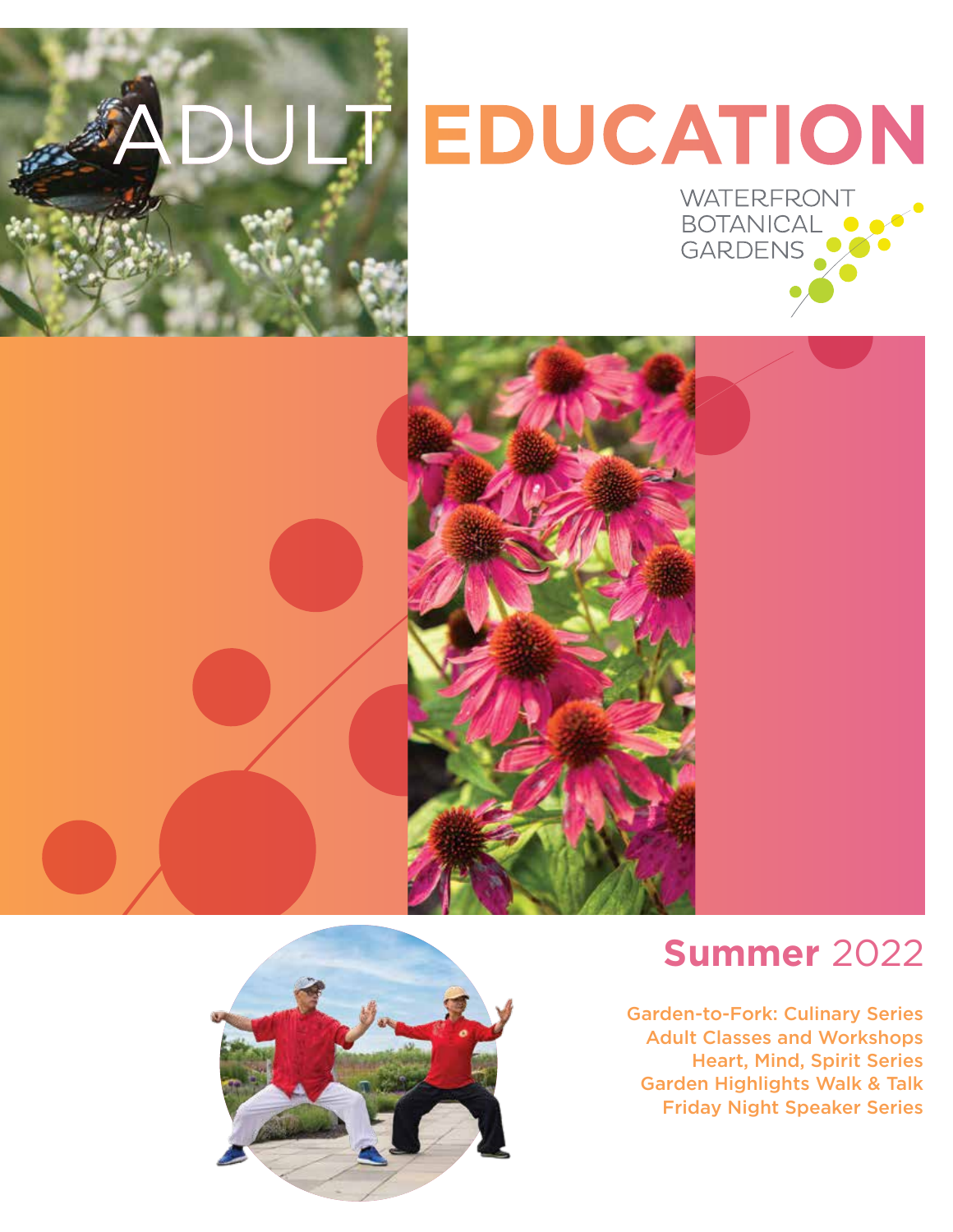

MINDFUL COOKING **Wednesday, May 18**  5:30 - 7:00 p.m. Leslie Botanical Classrooms **\$49 | \$40** WBG members

Experience mindfulness in the kitchen as you prepare tiny bites with locally sourced ingredients alongside Chef Helene Kusman. Learn how the entire process of cooking can become a feast for the senses, from shopping to preparing and enjoying your creations. Helene will guide you through making three seasonallydelicious bites that you'll love recreating as snacks, or while entertaining throughout the warm weather months.

Participants will mindfully prepare and enjoy:

- **Baguette mini toasts with local jam, brie and balsamic**
- **Broadbent country ham wrapped cantaloupe skewers**
- **Cucumber rounds with white bean hummus and herbs**

SIMPLE AND FRESH SUSHI CLASS **Wednesday, June 15**  6:30 - 8:00 p.m. Leslie Botanical Classrooms **\$42 | \$35** WBG members

With a view of the Gardens, learn how to roll sushi with a variety of fresh ingredients. You will create rolls that stimulate your taste buds: spicy, subtle, or playful. Supplies will be provided. Afterwards, take home a kit so you can continue practicing at home.

Presented in partnership with the Japan / America Society of Kentucky.





**SUSTAINABLE** MIXOI OGY

Whether you are

on a hot summer afternoon or hosting a party with some of your closest friends, there's always time for a

cocktail!

just made!

enjoying a drink poolside

Join WBG Staff Member Duncan Cherry for a journey into what makes up a cocktail, sustainable techniques for juicing, and the science behind some of the oldest techniques in keeping a drink tasting like it was

**Wednesday, July 27** 6:00 - 7:00 p.m. Leslie Botanical Classrooms **\$25 | \$19** WBG members

# **Adult Classes and Workshops**

## **MAY**

ESSENTIAL OILS FOR EMOTIONAL HEALING **Tuesday, May 10**  6:30 - 7:30 p.m. Leslie Botanical Classrooms **\$59 | \$50** WBG members

In this class you will learn how to use essential oils for anxiety, depression, panic attacks, grief, and chronic stress. An instructor will explore how the olfactory system works, and how oils can affect your body, mind, and emotions. Release emotions through a mindful breathing exercise and create a take-home calming spray or roll-on to continue the healing process.



IKEBANA **Saturday, May 14** 10:00 a.m. - 2:00 p.m. Leslie Botanical Classrooms **\$125 | \$100** WBG members

This four-hour demonstration and workshop introduces you to the mindful practice of ikebana, the Japanese art of flower arrangement. Instructor Brooke Pohl will guide the class as you create a basic arrangement to take home. You will leave with flowers, a kenzan, and a new container for your creation. A sushi lunch will be provided.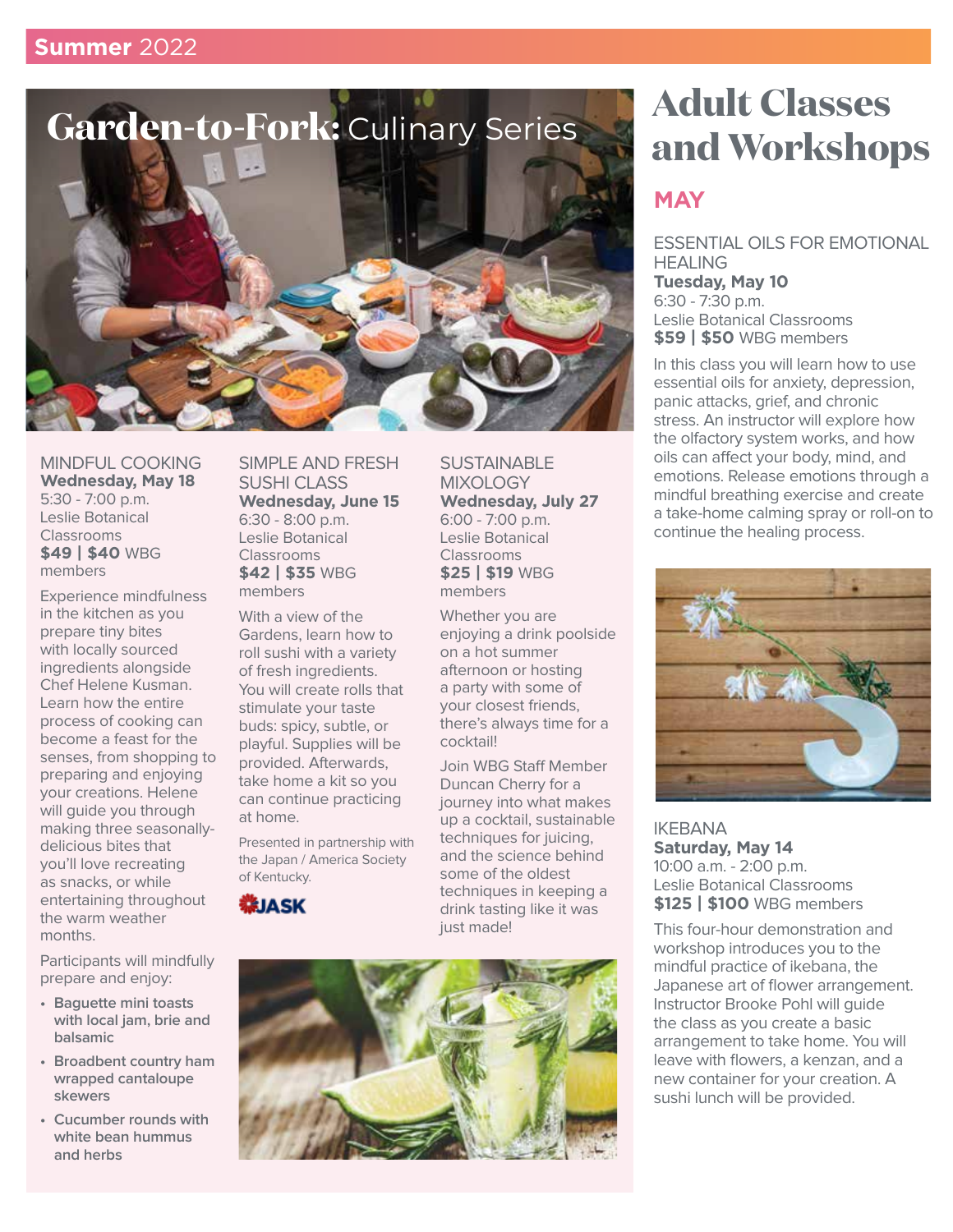#### MINDFULNESS AND SKETCHING **Sunday, May 15** 1:00 - 2:00 p.m. Leslie Botanical Classrooms **\$15 | \$10** WBG & JASK members

Our daily lives are too often a whirlwind of activity, full of ruminations on the past and worries for the future. To nourish our minds, bodies, and souls, it is essential to slow down and bask in the peacefulness of the present moment. In this class, the instructor will cultivate a space of tranquility by guiding students in meditation and a mindful art activity that explores our inner connection to Mother Nature.

#### MINDFULNESS FOR MOTHERS **Saturday, May 21**

9:00 - 10:00 a.m. Leslie Botanical Classrooms **\$15 | \$10** WBG members

For mothers (the kids stay at home!), this class offers tools to build the mindfulness muscle. Nicole Bartlett, a local business owner and mother of three elementary-aged children, will offer practices for staying present with our children while also making true self-care a priority. A guided meditation will invite participants to revisit past experiences of mothering and offer the self and child healing in the present moment.



ADVANCED FLOWER PHOTOGRAPHY **Thursday, May 26** 6:00 - 8:00 p.m. Leslie Botanical Classrooms **\$59 | \$49** WBG members

Have you ever wanted to create beautiful artistic flower photos? Bring your laptop and join Mike Matthews for this two-hour workshop. Mike will share tips and techniques to transform an ordinary flower photo into an extraordinary masterpiece using textures and layers. A thumb drive with practice photos will be provided.

### **JUNE**

PRUNING DURING THE GROWING **SEASON Saturday, June 4** 9:00 - 10:45 a.m. Leslie Botanical Classrooms

**\$25 | \$20** WBG members

Brush up on your pruning skills during this hybrid lecture, demo, and workshop. Learn what tools you should use, where to make the pruning cuts on woody and herbaceous stems, and what plants you shouldn't prune after July 1. Discover how plants respond to pruning during the growing season as compared to pruning at the end of winter. There will be hands-on pruning activities for interested students.



SILENT MEDITATION RETREAT **Sunday, June 5** 9:00 a.m. - 12:30 p.m. Graeser Family Education Center **\$30 | \$22** WBG members

Experience restorative and affirming relief from life's struggles as we explore mindfulness meditation practices with curiosity and kindness, supported by the beautiful spaces at WBG, incredible music, tasty food, and skillful teachers. Participants will be asked to remain silent during the entire retreat.



A BEGINNER GARDENER'S BOOT CAMP **June 7, 14, and 21** 6:00 - 8:00 p.m. Leslie Botanical Classrooms **\$75 | \$60** WBG members

Are you ready to start and maintain a garden? Would you like to stop killing your plants and improve your yard? Let our horticulturists help you build your confidence through this three-session workshop that teaches gardening basics. Take the lessons from this boot camp and apply them to create a manageable, well-designed garden of your own. You will leave encouraged and prepared to apply your gardening and design skills during any season! Registration price includes access to all three sessions.

**Week 1:** Basics of plant growth and health, soil, nutrients, water, and sunlight

Week 2: Understanding your garden: concepts and design

**Week 3:** Maintaining your garden, controlling pests, and grooming

## **JULY**

JAPANESE CALLIGRAPHY **Tuesday, July 5** 6:00 - 7:30 p.m. Leslie Botanical Classrooms **\$25 | \$20** WBG members

Japanese calligraphy is an artistic method of writing the Japanese language. A calligraphy expert will introduce basic calligraphy materials and how to use them. Then you will learn how to write Japanese characters during a step-by-step lesson, surrounded by fresh cut flowers and views of the Gardens.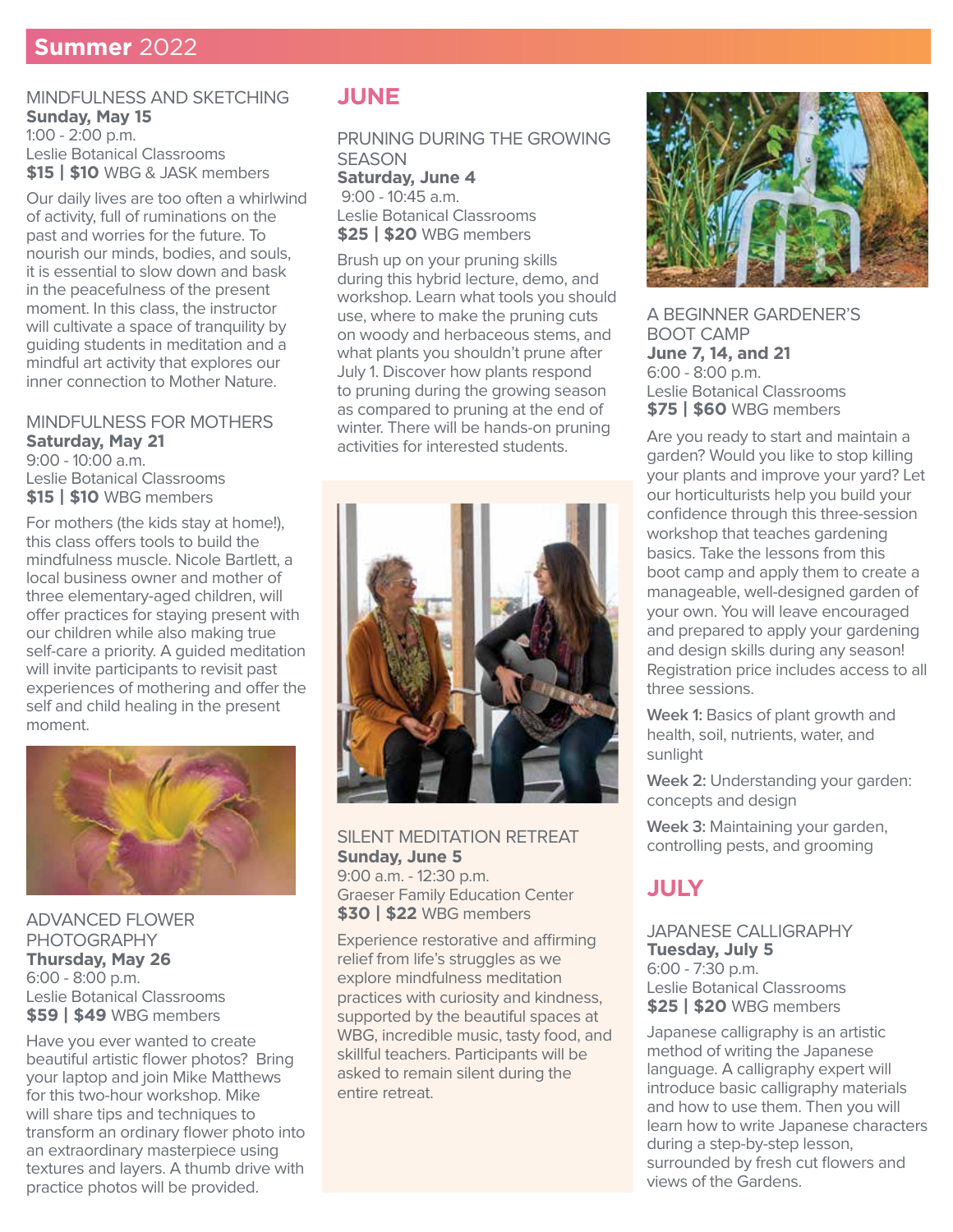## **Summer** 2022



TROPICAL ARRANGEMENTS WITH APERO SEASONS **Tuesday, July 12** 6:00 - 7:15 p.m. Leslie Botanical Classrooms **\$52 | \$45** WBG members

Design and build a gorgeous tropical floral arrangement with height, width, and texture using some of the most vibrant species of summer's colors. Our instructor will briefly cover the history of tropical arrangements before a hands-on class. Students will learn how to prep, trim, and store tropical cut flowers, and will create a remarkable arrangement to take home.

ENJOYING AQUATIC GARDEN PLANTS **Saturday, July 16** 9:00 - 10:30 a.m. The Avish **\$24 | \$19** WBG members

You do not need an in-ground pool or pond to enjoy aquatic plants in your landscape. Learn about the array of floating, marginal (shallow-water), and submerged ornamental aquatic plants that are rewarding to grow. Explore the pros and cons of soil-bottom ponds and containers filled with water and aquatic plants. Gain insight into using patio containers to create a small patio-style aquatic garden. Upon registration, guests will be provided the address and directions to the learning gardens at the Avish Estate in Harrods Creek.



MONARCH PARENTING 101 **Thursday, July 21** 6:00 - 7:30 p.m. **Saturday, July 23** 9:00 - 10:30 a.m. Leslie Botanical Classrooms **\$25 | \$19** WBG members per class

Discover how easy it is to raise monarch butterflies with simple, inexpensive supplies and milkweed leaves. Learn more than you ever imagined about monarchs and milkweed in this informative and energetic presentation. Reconnect with nature and gain confidence in your own citizen-science abilities. Be prepared to fall in love with a new summer hobby!

## **AUGUST**



CREATIVE SUCCULENT ARRANGEMENT **Wednesday, August 1** 6:00 - 7:15 p.m. Leslie Botanical Classrooms **\$35 | \$30** WBG members

Sue Massey from Massey Nursery will be your artistic guide as you design a full succulent container for your table or garden. You will pick your favorite varieties and colors from a selection of lively succulents. Learn the basics of caring for the needs of these interesting plants.

#### OVERCOMING LATE SUMMER GARDEN SLACKING **Saturday, August 13** 10:00 - 11:15 a.m. Leslie Botanical Classrooms **\$16 | \$12** WBG members

Midsummer has arrived, but the gardening year continues! While you may escape the heat of August, you can prepare for fun garden tasks from September to November. Learn about fall-planted bulbs to obtain for your yard, as well as the benefits of planting perennials, trees, and shrubs in the fall. Discover strategies to be a better late summer gardener so your landscape shines in early spring!

#### THE ART OF BONSAI **Saturday, August 20**

9:00 a.m. - 12:00 p.m. Workshop at Twisted Nature Bonsai (Lyndon, KY) **\$130 | \$105** WBG members

This three-hour program provides a comprehensive overview of the art of bonsai, as well as teaching horticultural techniques to help you become successful at growing your own. Learn to wire and style the prebonsai plants and establish its initial form! All participants receive a prebonsai tree and instruction on how to care for the plant.



ORIGAMI **Wednesday, August 24** 6:00 - 7:30 p.m. Leslie Botanical Classrooms **\$16 | \$12** WBG members

Origami is the art of paper folding. Pause and reflect as you learn to carefully create a bouquet of origami flowers. Patience will be rewarded with a memorable creation!

Presented in partnership with the Japan / America Society of Kentucky.

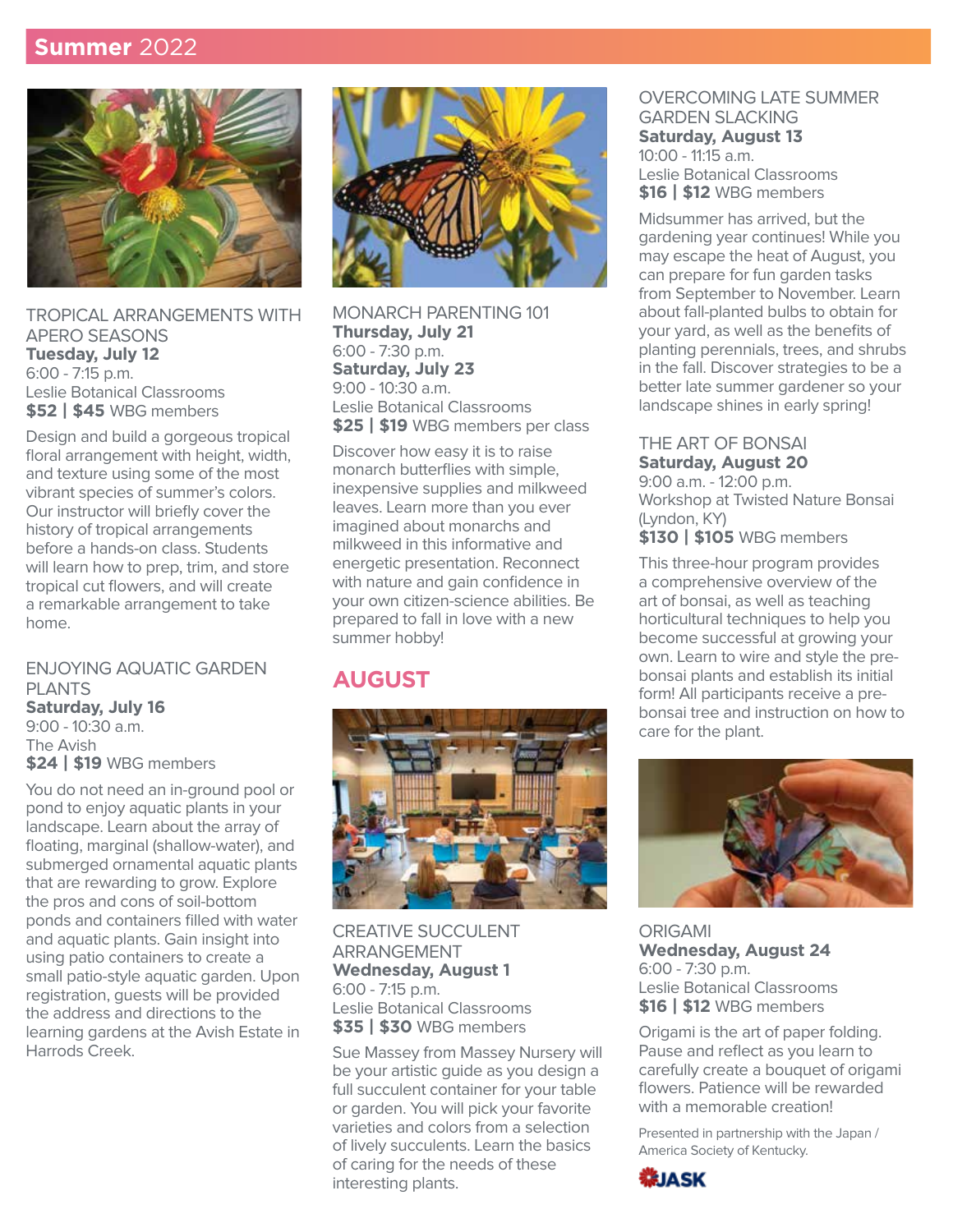# **Heart, Mind, Spirit Series**

#### CHAIR YOGA **May 10 and 24; June 7 and 21; July 5 and 19; August 2, 16, and 30**

10:00 - 11:00 a.m. Graeser Family Education Center **\$15 | \$10** WBG members per session

Chair yoga encourages mobility in a way that is soft and gentle, as well as supportive and beneficial. Build strength and confidence by joining one or all of the sessions! Hosted every other Tuesday. This program is geared toward beginners, seniors, and those with limited flexibility.

#### TAI JI **June 2 and 30; July 7 and 28; August 4 and 25** 6:30 -7:30 p.m. Leslie Botanical Classrooms **\$15 | \$10** WBG members per class

Also written as 'tai chi,' this lowimpact, slow-motion exercise is often described as "meditation in motion." Tai Ji is a Chinese martial art that reinforces flexibility, balance, and coordination in all parts of the body. All skill levels are welcome!



YOGA **May 11 and 25; June 8 and 22; July 6 and 20; August 3, 17, and 31** 5:30 - 6:30 p.m. Leslie Botanical Classrooms **June 4, July 2, and August 6** 9:00 - 10:00 a.m. The Avish **\$15 | \$10** WBG members per session

Build strength and mindfulness at our yoga sessions with experienced and thoughtful teachers. All skill levels are welcome!

PILATES **June 13 and 27; July 11 and 25; August 8 and 22** 6:30 -7:30 p.m. Leslie Botanical Classrooms **\$15 | \$10** WBG members per class

Learn the principles of Pilates movement during a sixty-minute mat class that is appropriate for all skill levels. Learn in the air-conditioned space of the Leslie Botanical Classroom while enjoying a view of the Gardens.

# **Garden Highlights Walk & Talk**



**May 5, May 19, June 2, June 16, June 30, July 28, August 25** 6:00 - 7:15 p.m. Waterfront Botanical Gardens **\$10 | \$5** WBG members per session

As summer unfolds across the Gardens, enjoy a guided, educational tour with a staff horticulturist. Learn about the plants at the Gardens, their performance, strengths and weaknesses, as well as growing tips and design insights. Attend multiple sessions to witness the changing plant highlights across the season. Dress for the weather as this program is conducted outdoors.

#### AVISH EVENING WALK-ABOUT **July 7 and August 11** 6:00 - 7:15 p.m.

Waterfront Botanical Gardens **\$10 | \$5** WBG members per session

Explore the learning gardens at the Avish Estate in Harrods Creek, managed by WBG. A staff horticulturist



will examine how to cultivate and care for an old garden in need of some love and attention. Upon registration, guests will be provided the address and directions.